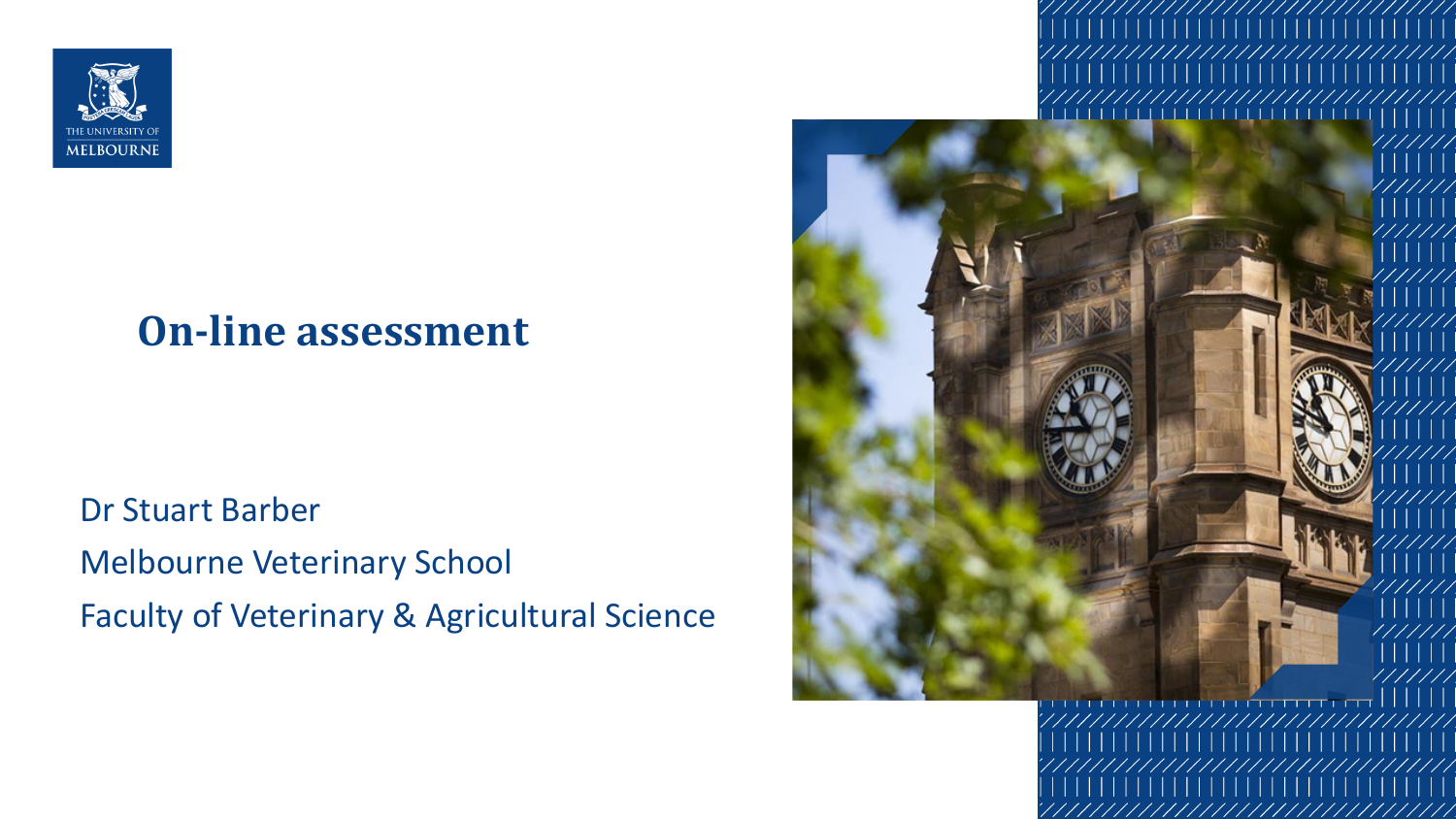

# **Ideas and reflection on online assessment practice**

• Who….. Me?

• Luckily I am surrounded by awesome educators who I can ask and reflect on what has worked across the school and faculty (so my thanks to my colleagues for extra input from the MAVALT team)



• **Rule 1 = collaborate/communicate!**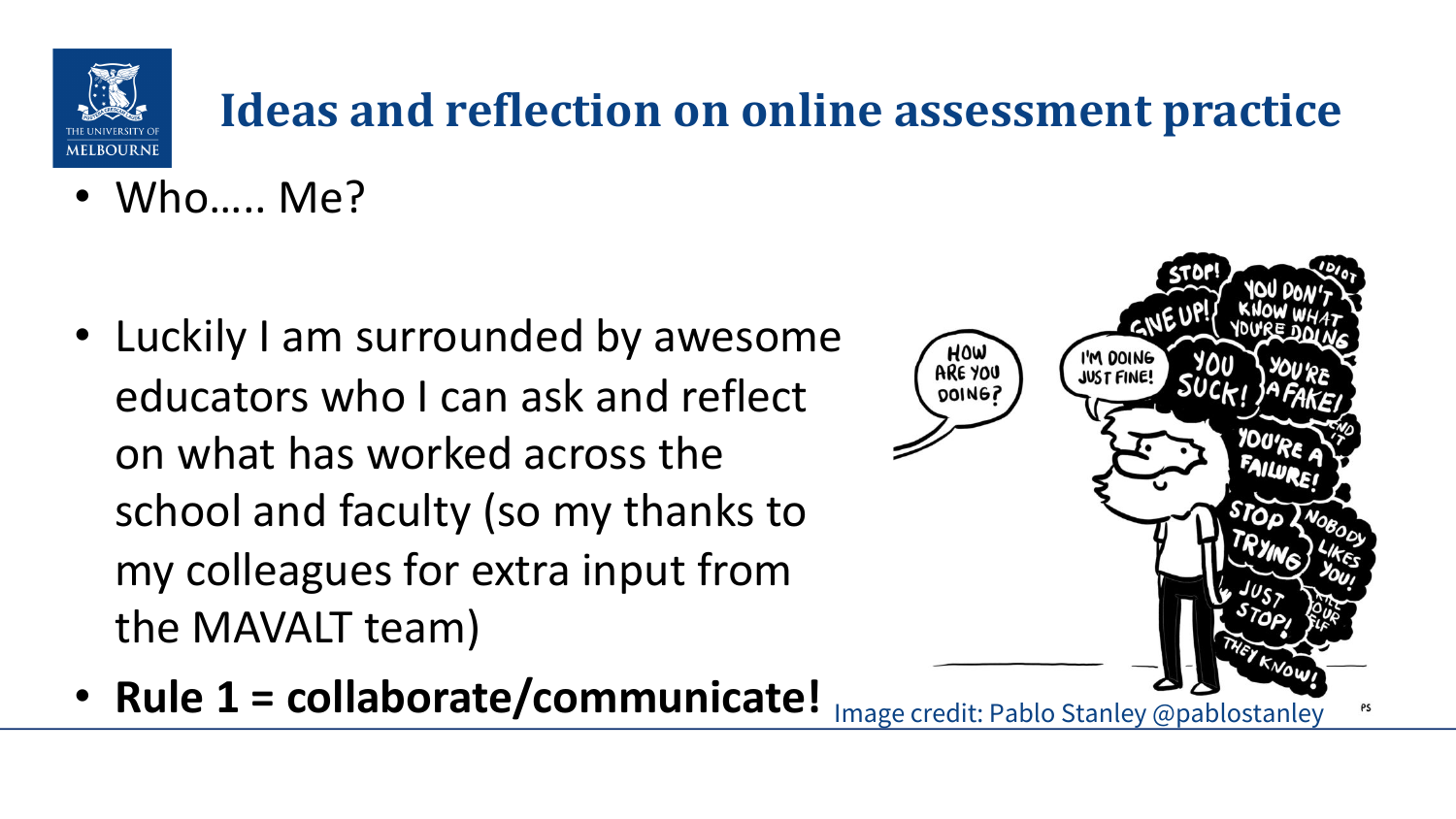

## How can we do it, can we change it?

- Structural things handbook may not be changeable, but can ask the question - what systems are available/allowed?
- Ensuring apply relevant rules and/or changing them in time for students to understand any assessment changes needed
- Still aligned to ILOs and TLAs which may have had to change so recheck alignment as change happens
- **Rule 2 – What is "structurally" possible in timely fashion?**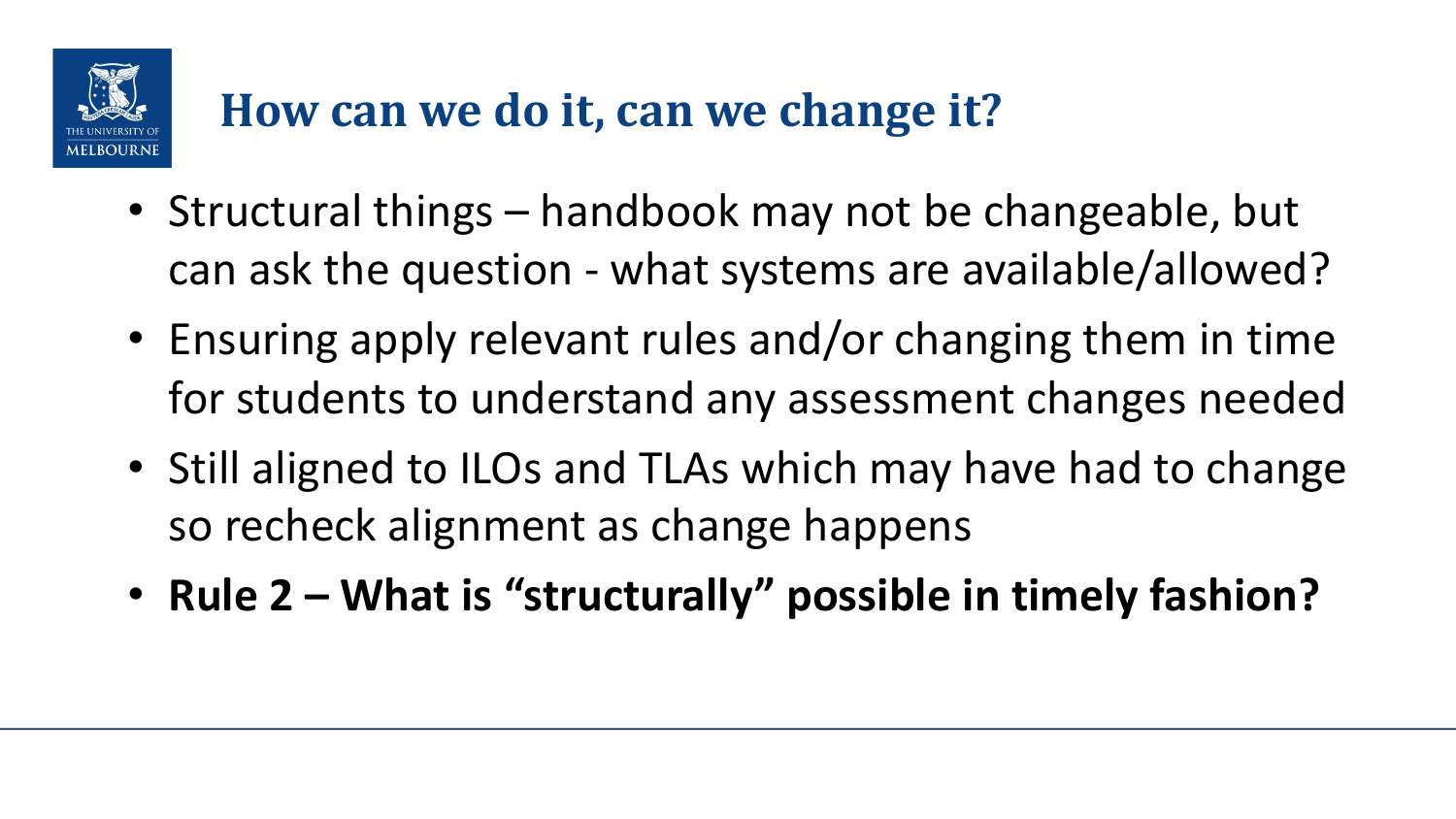

# **FOOD20006 Helen Billman-Jacobie**

• Normally pracs – with COVID no pracs!



- Changed assessment practice for during semester assessment from lab based pracs to more student driven assessment
- Students could choose their own content in assessment (rather than more rigid lab based class) – video plus report
- More interesting content to assess (but more work)
- More linkage to cultural background for some students
- **Rule 3: Make it relevant (and fun, if possible)**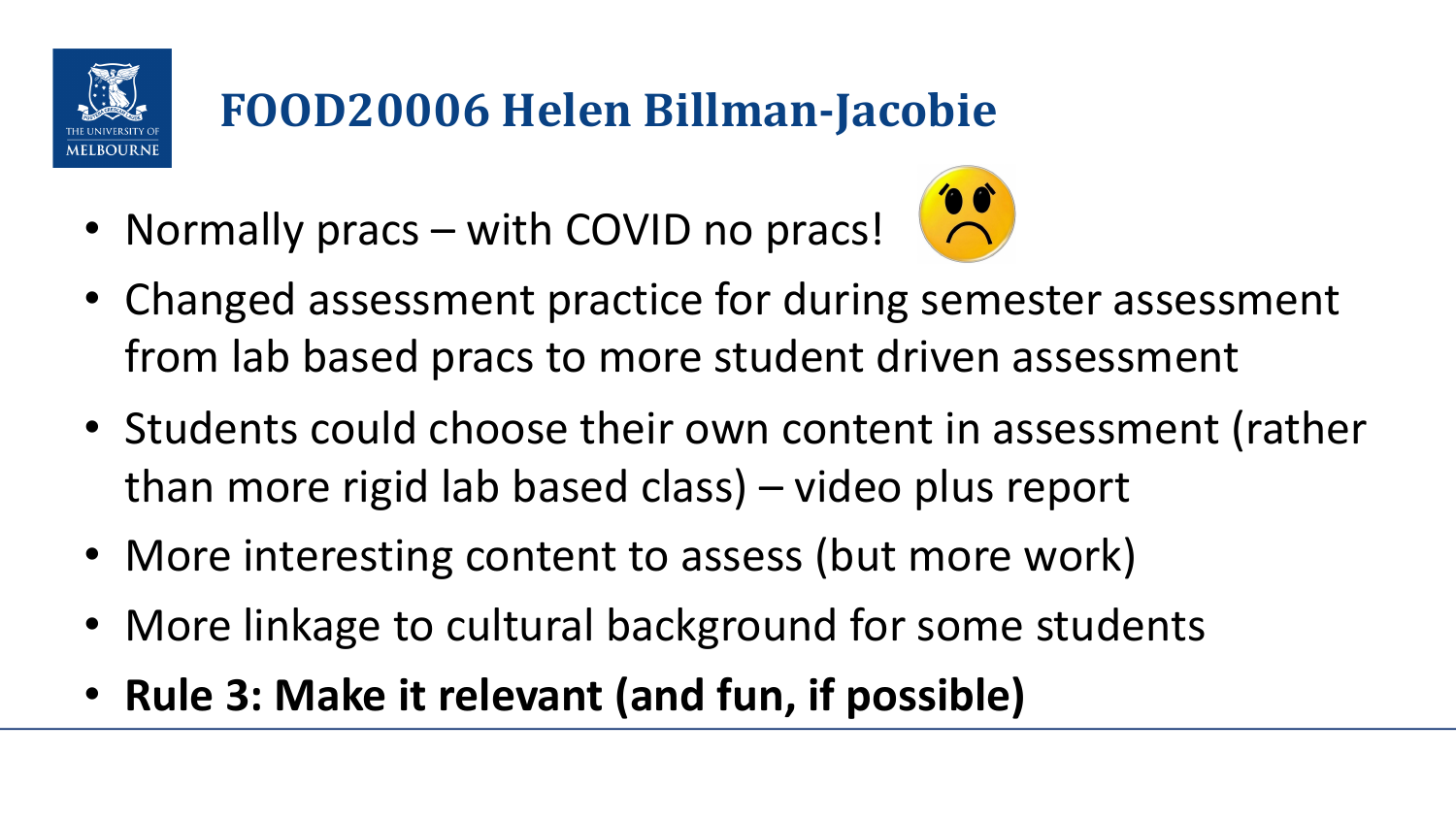

### **Anaesthetics – Jen Carter**

- Getting teaching staff and non experts together to discuss assessment
- Ensuring questions are "less-googleable" particularly for declarative type questions. Eg. change a solely declarative question into an applied example.
- **Rule 4 – reduce simple data retrieval questions**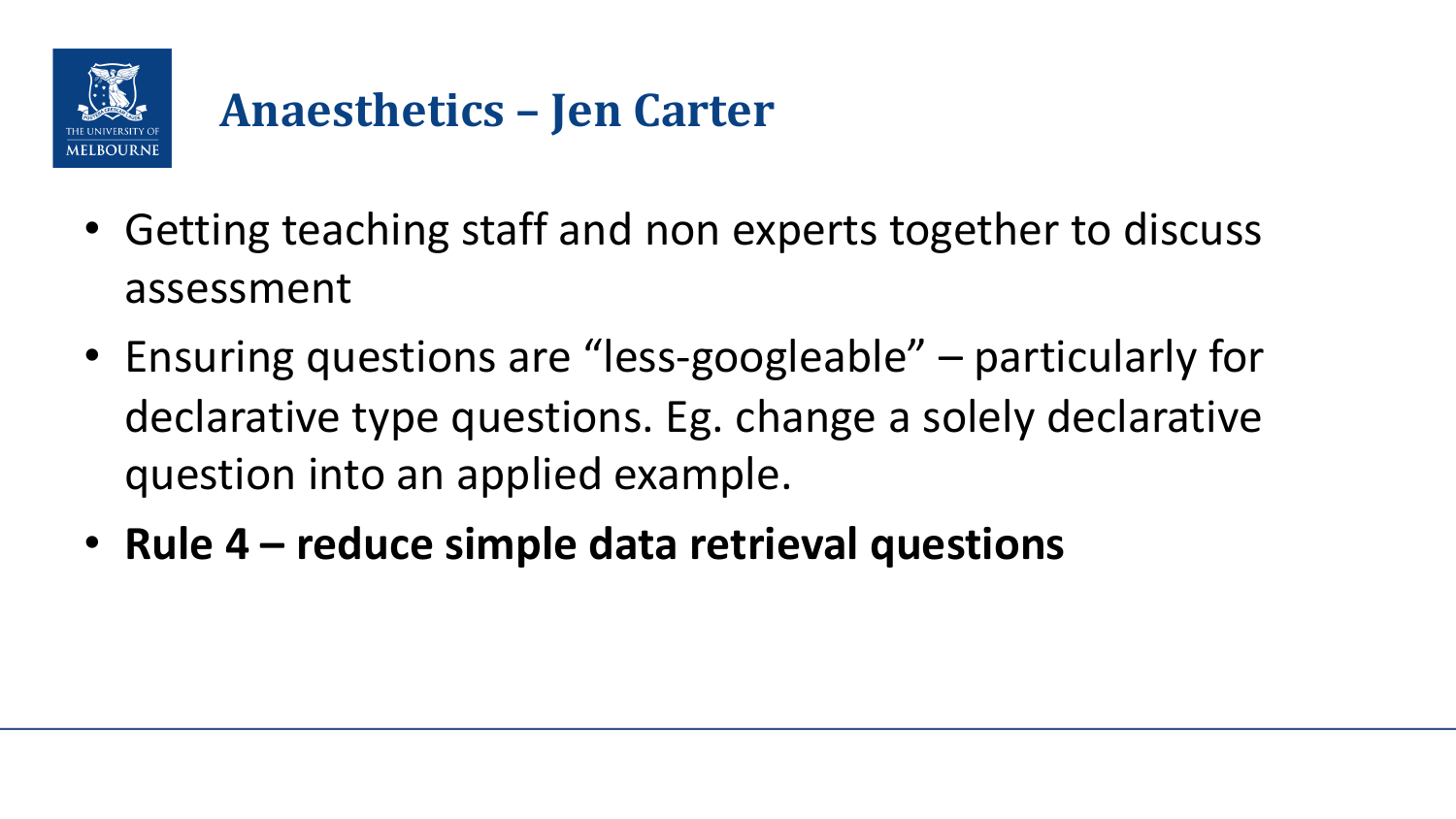

# **Platforms**

What platforms are easy to use for students?

What platforms enable simple marking, particularly if team based? (and are available for use)

Practice exams with pictures – any problems with display? (use written words also to describe)

MS word copy of exam for email if necessary

**Rule 5: Have an exam fall back option for if system goes down**